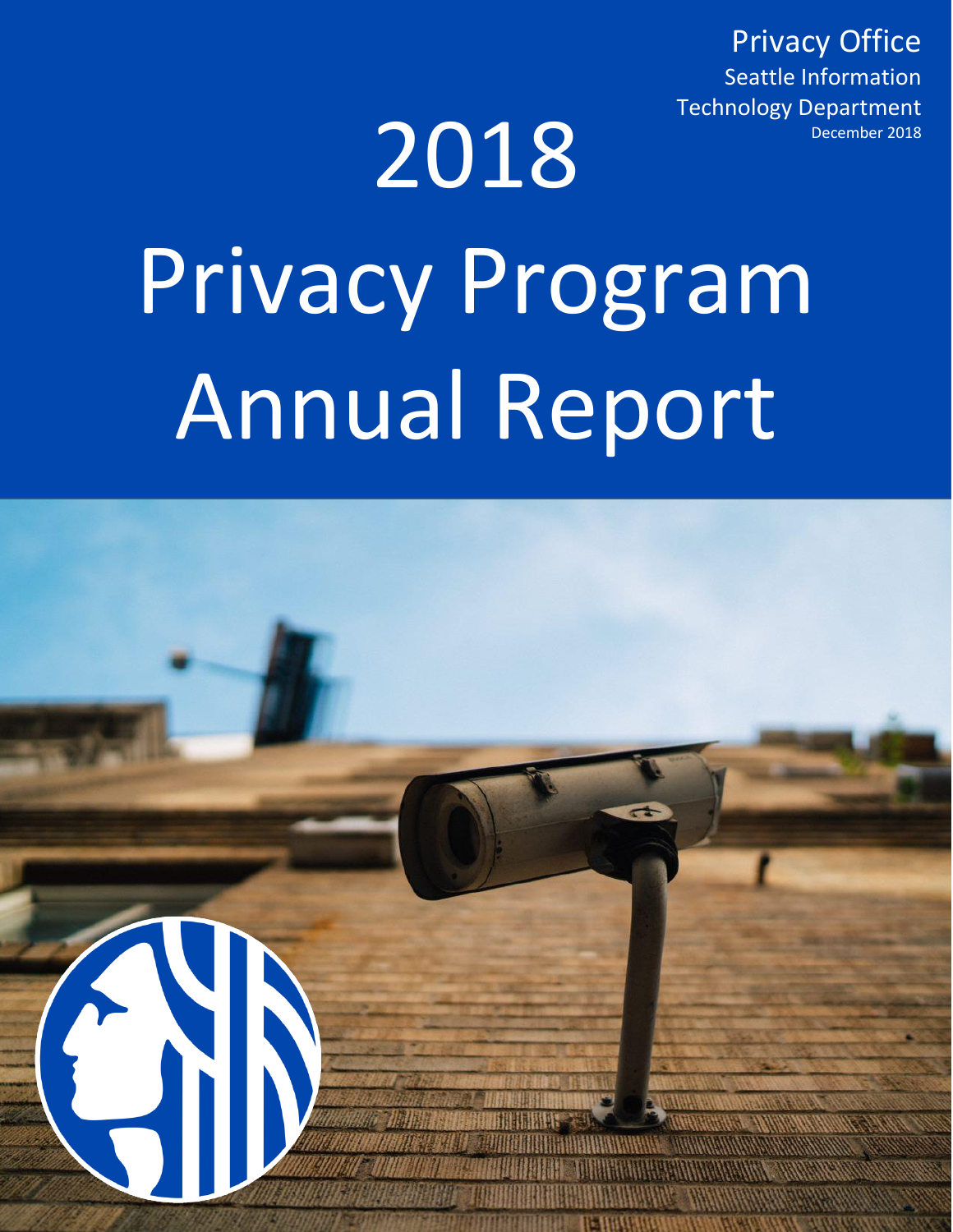

## City of Seattle Privacy Principles

We work to find a fair balance between gathering information to provide needed services and protecting the public's privacy.

#### **We value your privacy…**

Keeping your personal information private is very important. We consider potential risks to your privacy and the public's well-being before collecting, using and disclosing your personal information.

#### **We collect and keep only what we need…**

We only collect information that we need to deliver City services and keep it as long as we are legally required and to deliver those services. Whenever possible, we tell you when we are collecting this information.

#### **How we use your information…**

When possible, we make available information about the ways we use your personal information at the time we collect it. We commit to giving you a choice whenever possible about how we use your information.

#### **We are accountable…**

We are responsible for managing your personal information in a manner that is consistent with our commitments and as required by law. We protect your personal information by restricting unauthorized access and by securing our computing resources from threats.

#### **How we share your information…**

We follow federal and state laws about information disclosure whenever we work with outside governmental agencies and in answering Public Disclosure Requests (PDRs). Business partners and contracted vendors who receive or collect personal information from us or for us to deliver City services must agree to our privacy requirements.

#### **Accuracy is important…**

We work to maintain and use accurate personal information for City business. When practical, we will work to correct inaccurate personal information. We also direct our partners and contracted vendors to follow the same guidelines.

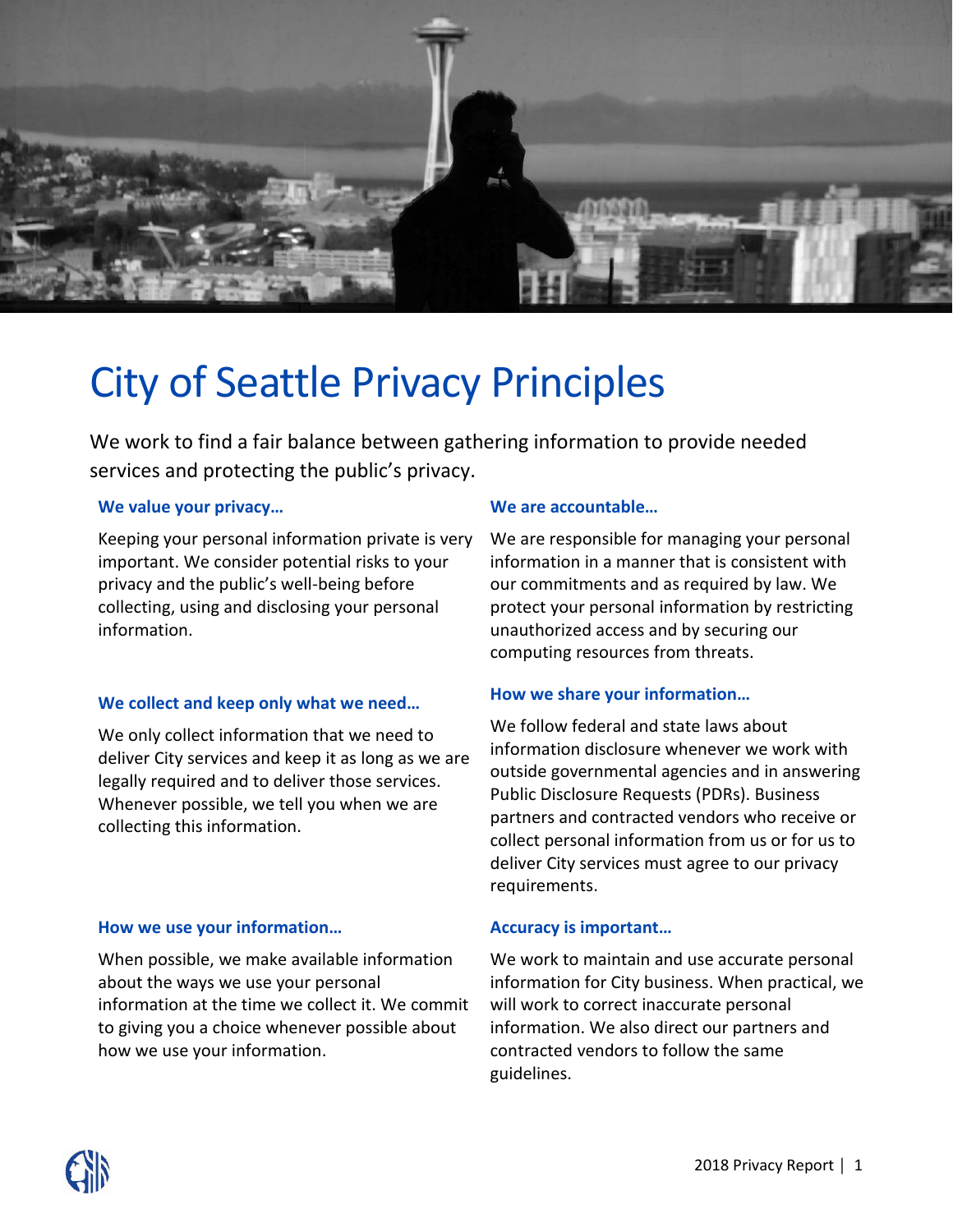## 2018 Annual Report

The Privacy Office was created with the goal of building public trust in how we collect and manage the public's personal information. In 2018 we've worked hard to mature the services and operations that actualizes this commitment. This report reflects on our activities and shares the program's direction.

## Letter from the Chief Privacy Officer

I was pleased to return to the City as Chief Privacy Officer in July 2017 and resume the work we started in 2015 to create the City of Seattle's Privacy Program. Information and technology transparency are critical to safeguard public trust in government. The City of Seattle's innovative program has led the way nationally for municipalities to ensure public privacy.

The intersection of municipal government and technology, in the use of big

data analytics, the growth of the Internet of things, machine learning and artificial intelligence, facial recognition and social media analytics for example, increases public concern about how individuals' information is collected and used. Information collection and use practices that are acceptable in the private sector for convenience, comfort or entertainment often appears intrusive when used in the

This is further evidenced in the 2017 update to the Seattle Surveillance Ordinance, providing Council and public oversight in the review and approval of technologies for use in investigations. Primarily targeted at police technologies, the ordinance and subsequent amendments involve all City technology acquisitions that meet the definition of surveillance. This added component of the Privacy Program has created additional opportunities for public interaction, comment and education about City privacy practices.

We continue to grow the Privacy Program, with new tools, personnel and service offerings to assist the City in meeting the privacy and transparency commitments we have made to the public.

Ginger Armbruster, Chief Privacy Officer

government setting.

| About the Privacy Program  | page 3 |
|----------------------------|--------|
| Key Performance Indicators | page 4 |
| Key Accomplishments        | page 5 |
| <b>Surveillance Review</b> | page 6 |

## Content **Privacy Office Team**

Ginger Armbruster, Chief Privacy Officer Dylan Morris, Privacy Program Manger Sarah Carrier, Senior Privacy Specialist Nathan Merrells, Privacy Specialist Omari Stringer, Graduate Fellow Peggy Wang, Graduate Fellow



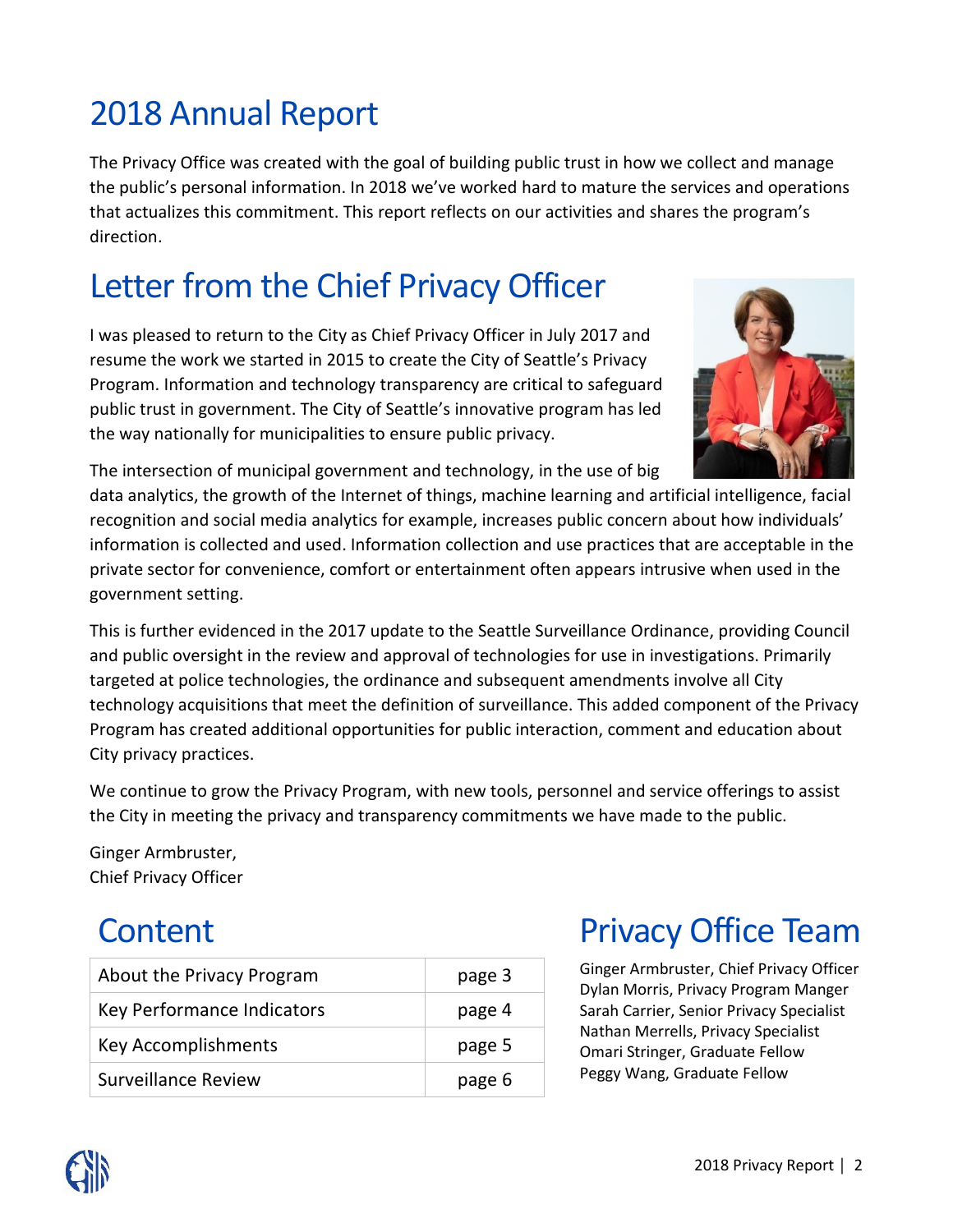## About the Privacy Program

The privacy program is designed to provide the structure and guidance required for City departments to incorporate the appropriate privacy practices into daily operations and to build public trust and confidence in how we collect and manage the public's personal information.

In 2015, we designed a citywide Privacy Program to provide guidance and tools to City employees when working with personal information. We convened a group of representatives from across 15 City departments to create policies and practices to define and implement a citywide program to address our privacy commitments. Since that start, the program has continued to grow. We now conduct hundreds of privacy reviews each year about the technologies we use to deliver needed services to ensure that new and existing City programs across all of our many departments use and protect information we collect.

## Advancing Program Maturity

Privacy is part of the department's common goal of customer service for both the public and departments we serve by ensuring privacy reviews occur quickly, prioritizing shorter, more frequent reviews along with self-service tools and training for City staff. We use Lean principles and Kanban work management tools to ensure work flows constantly and quickly, prioritizing small iterative reviews over long, ineffective engagements.

The City's privacy maturity model was developed from International Association of Privacy Professionals (IAPP) frameworks for privacy programs. In 2017 Seattle was operating an "Ad-Hoc" Privacy Program. By using the P-Ops approach to privacy program management, the team implemented a series of strategic improvement projects to reach a "Defined" state in 2018.

| 2017                 | 2018                 |                      | 2019              |                        |
|----------------------|----------------------|----------------------|-------------------|------------------------|
| Ad Hoc               | Repeatable           | <b>Defined</b>       | Managed           | Optimized              |
| Unstructured         | Privacy is viewed as | Privacy policies,    | Privacy is        | Privacy is viewed as a |
| approach where       | a compliance         | processes, and       | embedded into     | strategic initiative   |
| privacy policies,    | exercise and the     | practices are        | the design and    | with a clear agency    |
| processes, and       | approach is largely  | defined,             | functionality of  | culture of continuous  |
| practices are not    | reactive with some   | comprehensive to     | business          | improvement. The       |
| sufficiently defined | guidelines. There is | meet business needs, | processes and     | agency is viewed by    |
| or documented.       | limited central      | and are consistently | systems and is    | stakeholders and the   |
| Privacy              | oversight of the     | implemented          | consistent across | public as a leader in  |
| management is        | privacy policies,    | throughout. There is | the agency. Well- | privacy                |
| mostly dependent     | processes, and       | a holistic and       | defined           | management,            |
| on initiatives by    | practices, with      | proactive approach   | governance and    | introducing            |
| individuals rather   | siloed approaches    | with widespread      | oversight         | innovative initiatives |
| than processes.      | between units.       | awareness.           | structures exist. | to meet their needs.   |



2018 Privacy Re

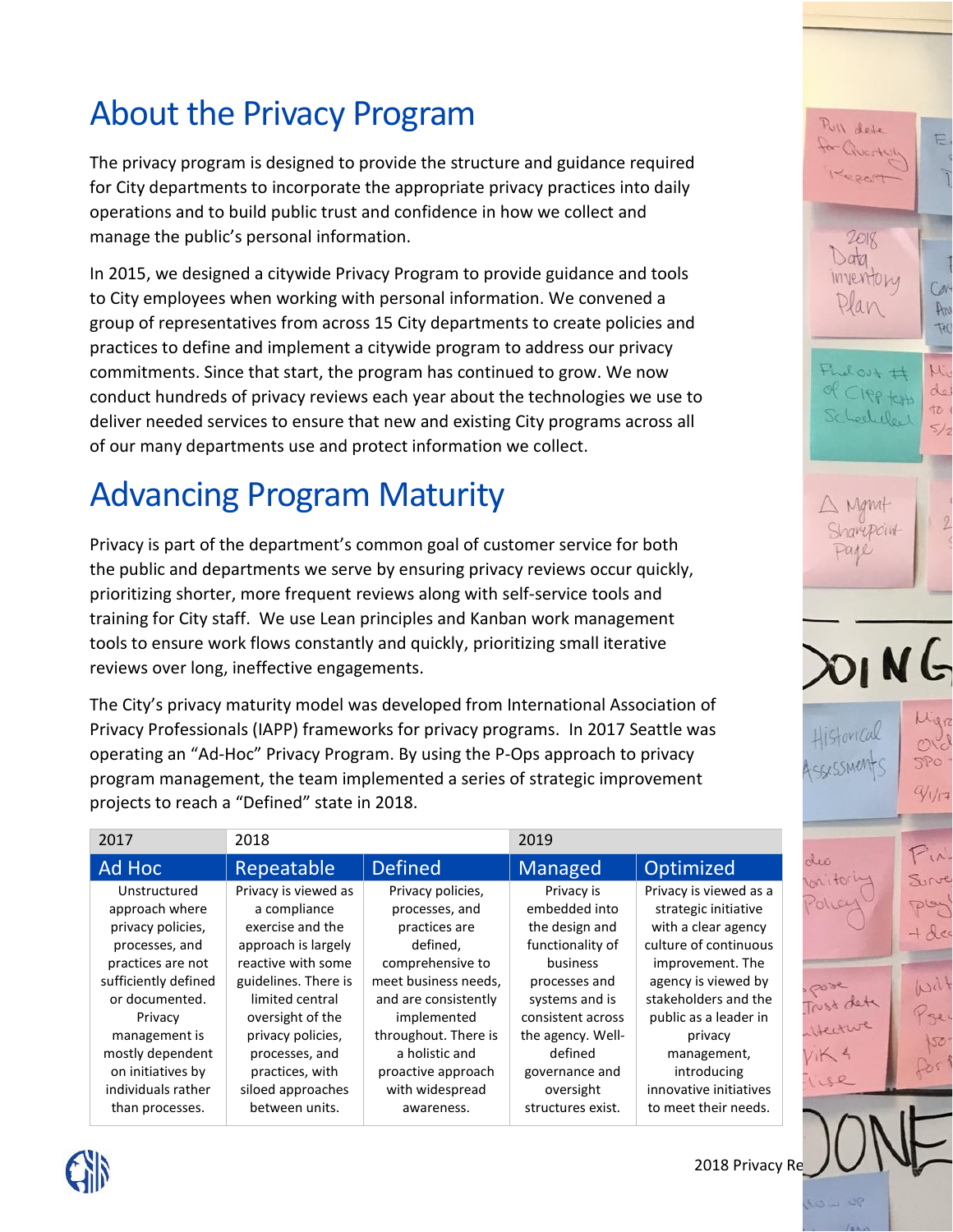#### Key Performance Indicators



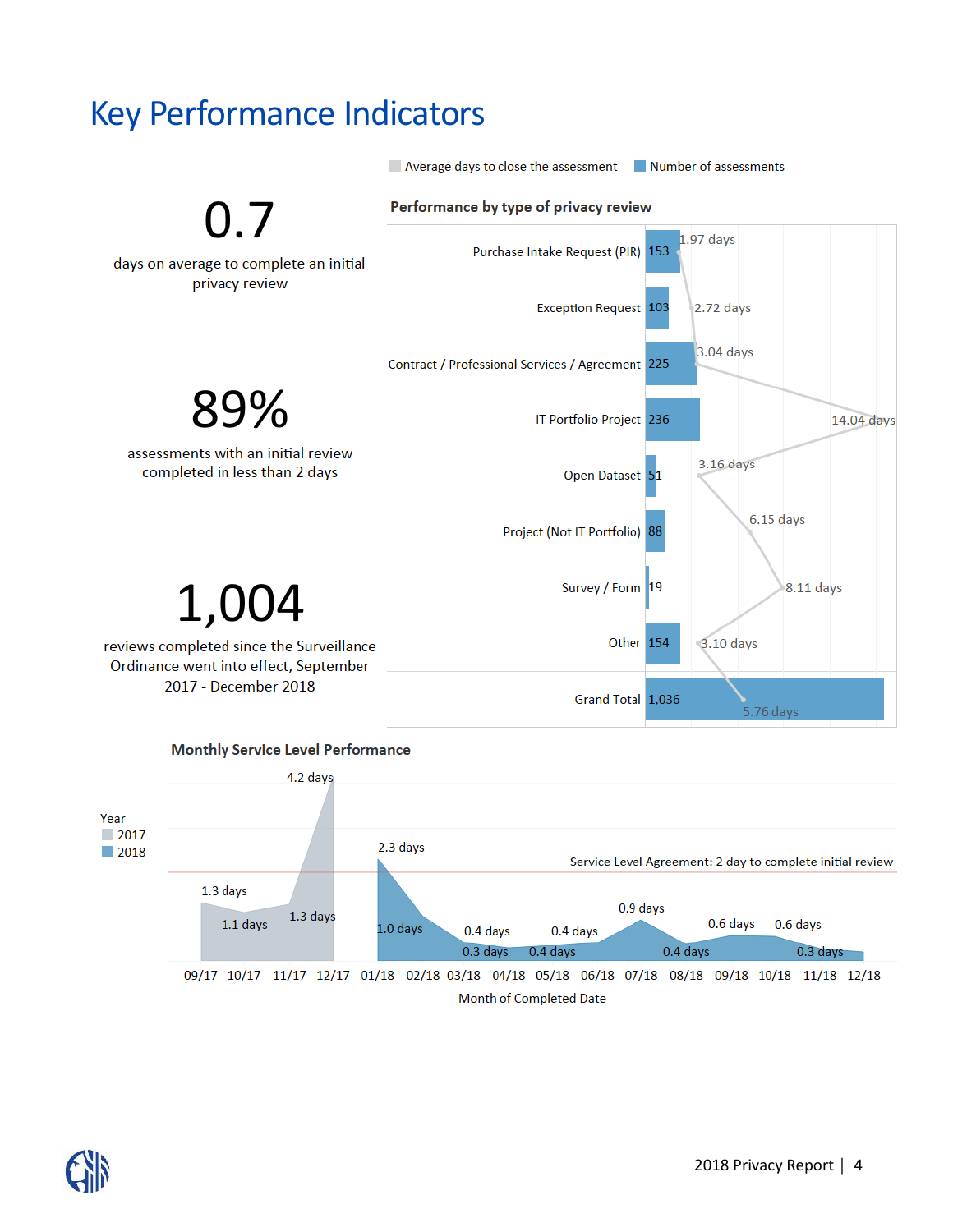### Key Accomplishments

 $(\vee)$ 

 $\odot$ 

 $(\vee)$ 

**Implemented Privacy Review and Risk Management Tool.** Privacy Team has recently acquired OneTrust, an assessment and risk management tool which will improve the efficiency of the privacy and surveillance assessment process and security intake process. This is the first step in their on-going efforts to streamline the review process make it easier to complete.

- $(\vee)$ **Privacy Review Process Gap Analysis and Revision.** The Privacy Program conducts reviews as part of numerous IT acquisition and change processes, such as purchasing and IT project stage gate review. To ensure compliance with the Surveillance Ordinance and operation effectiveness, the team completed a gap analysis of Privacy's integration into the five primary IT technology acquisition processes and recommendations for improvement.
- $\odot$ **Data and Survey Demographic Data Collection Playbook.** The City of Seattle collects personal information from the public so that we can provide important services, particularly to vulnerable populations. This Playbook introduces the privacy implications of municipal surveys and provides a guide for how to design a survey that collects demographic data in a manner consistent with the City's Privacy Principles.
- $(\vee)$ **If-Then Planning Tool for IT Project Reviews.** In cooperation with Orrick and the City Attorney's Office, the Privacy Office created a privacy recommendation tool for technology projects to identify action items and risks mitigations prior to completing their privacy review. The goal of this work is to automate project manger's ability to minimize privacy risk, prior to a review, thus decreasing the privacy review process time and increasing staff empowerment.
	- **Pseudonymization Framework Proof of Concept.** Pseudonymizing data is a privacy risk mitigation technique that adds protection without compromising the integrity of the data for reporting and analysis by allowing staff to generate pseudonyms for personal and demographic data, much like anonymization, but which can be re-linked to the accesscontrolled source data table(s) by select individuals. This pilot determined that pseudonymization is most effective in environments with robust data access controls and analytic maturity.

**Tailored Forms for Surveys, Open Datasets and Contract Reviews.** Using the OneTrust platform, the Privacy team created specific reviews for Open Datasets and Contract reviews to minimize the assessment form length and time to complete, while improving the quality of information received. This was a direct response to client feedback from City staff.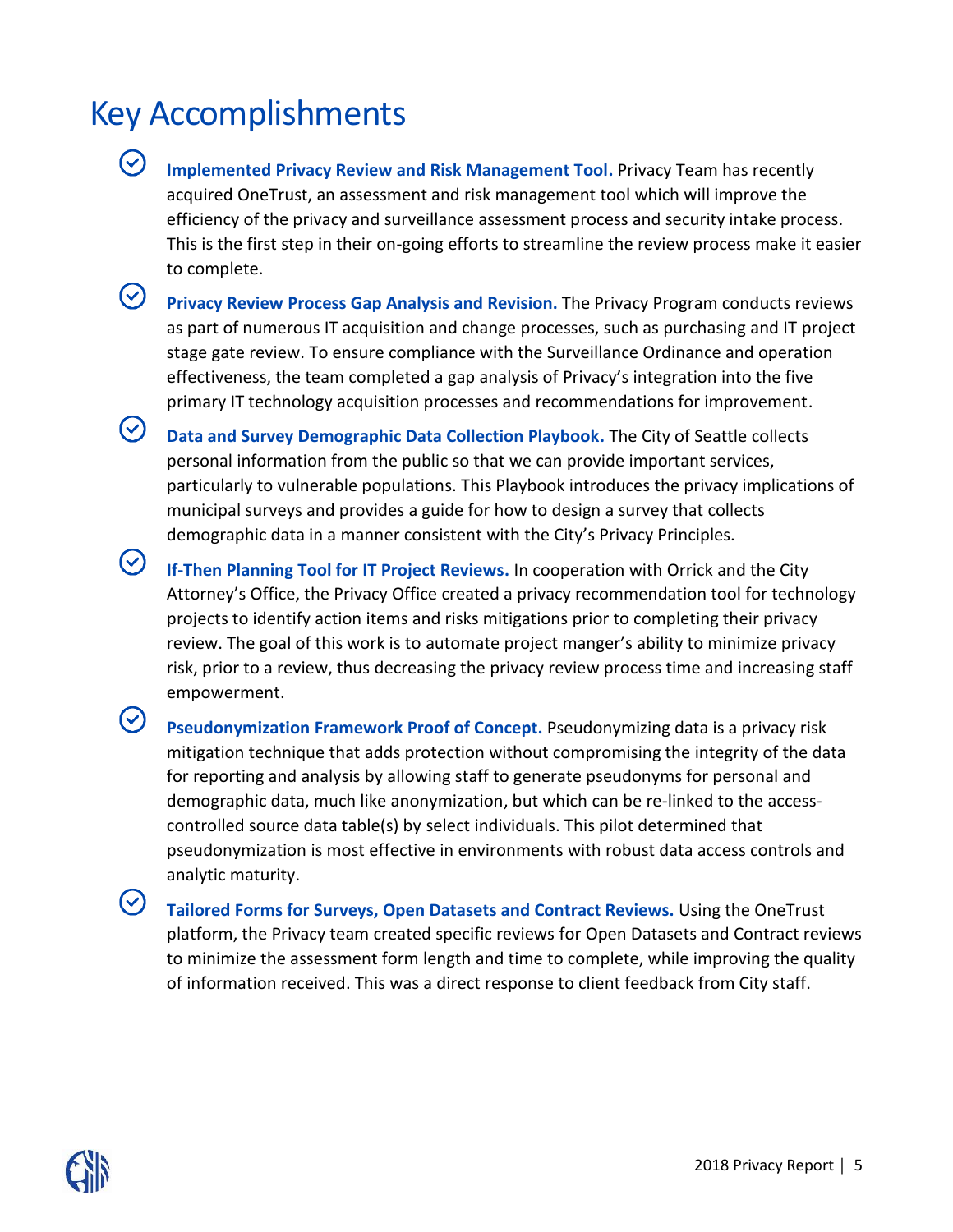

#### Surveillance Review

The City of Seattle Surveillance Ordinance 125376 took effect on September 1, 2017 and is designed to provide greater transparency to City Council and the public when the City acquires technology that meets the City's definition of surveillance. For each new technology that meets the criteria for surveillance, a City department must prepare a **Surveillance Impact Report** ("SIR"). These reports include an in-depth review of privacy implications, especially relating to equity and community impact, which are then submitted for public comment.

**The first public comment period on Surveillance Technologies opened October 8, 2018**, and covered six technologies used for parking, traffic, and emergency response.

- 1. Closed Circuit, Traffic Cameras
- 4.Hazardous Material Cameras 5.Automated License Plate
- 2. License Plate Readers
- 3. Emergency Scene Cameras 6.Parking Enforcement Readers

The SIR process entails the following five steps.

#### What is Surveillance?

By ordinance, surveillance is defined as technologies that **"observe or analyze the movements, behavior, or actions of identifiable individuals in a manner that is reasonably likely to raise concerns about civil liberties, freedom of speech or association, racial equity or social justice."** Certain technologies, such as police body cameras and technologies for everyday office use, are excluded from the law.

Additional Accomplishments

- **Q1-Q4 Technology Acquisition Reports**
- **Surveillance Impact Report Playbook**
- **Surveillance Master List Updates**
- **Website Re-Design**

1 An **initial draft** of the SIR is created, which includes a privacy impact assessment, financial information, and an equity assessment. 2 The draft SIR and supporting materials are released for **public comment**. 3 The **finalized SIR**, including collection of all public comments, is completed. 4 An advisory working group reviews the SIR and provides a **Civil Liberties and Privacy Assessment**. 5 **City Council reviews** the SIR and determines the use of the surveillance technology.